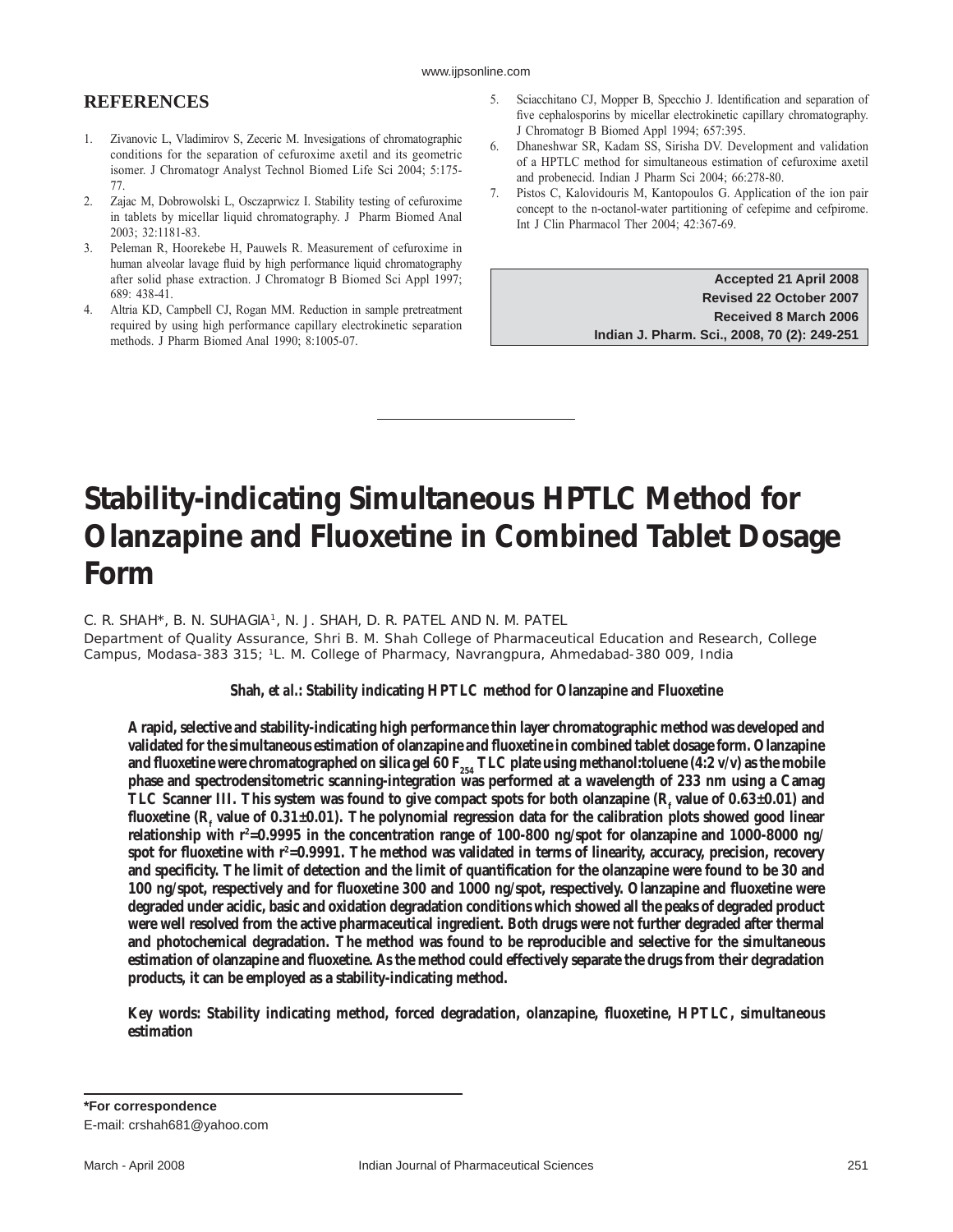Olanzapine is an antipsychotic agent, chemically a thienobenzodiazepine described as a 2-methyl-4-(4-methyl-1-piperazinyl)-10H-thieno[2,3-b][1,5] benzodiazepine<sup>1</sup> and fluoxetine is an antidepressant agent, selective serotonin reuptake inhibitor (SSRI), chemically described as a  $(\pm)$ -N-methyl-3-phenyl-3-[ $(\alpha, \alpha, \alpha, -\text{trifluoro-p-tolyl})$ oxy]propylamine<sup>2</sup>. Olanzapine in combination with fluoxetine is used in treatmentresistant depression (TRD). This combination produced a slightly smaller increase of serotonin than fluoxetine alone<sup>3</sup>. Literature survey reveals that few spectrophotometric, GC and HPLC methods are reported for the estimation of olanzapine and fluoxetine alone in formulations<sup>4</sup> and biological samples such as urine and plasma<sup>5-8</sup>.

Forced degradation or stress studies of drug substance and products play an integral role in the development of pharmaceuticals<sup>9</sup>. The results of degradation studies facilitate the stability indicating method (SIM) development. Literature survey indicates that, stability indicating HPTLC method has not been developed for quantitative determination of olanzapine and fluoxetine in combined dosage form. The current ICH guidelines requires that the analysis of stability samples should be done by using stability indicating assay methods developed and validated after stress testing on drug under variety of conditions, including hydrolysis (at various pH's), oxidation, photolysis and thermal degradation<sup>10</sup>. An ideal SIM is one that quantifies the drug and also resolves its degradation product. A very viable alternative for stability indicating analysis of olanzapine and fluoxetine in combined dosage form is HPTLC. The advantages of HPTLC is that several samples can be run simultaneously by using a small quantity of mobile phase unlike HPLC, thus lowering analysis time and cost per analysis $11,12$ . In the present investigation an attempt has been made to develop accurate and precise stability indicating HPTLC method for the simultaneous estimation of olanzapine and fluoxetine in combined dosage forms<sup>13</sup>.

Olanzapine and fluoxetine standard were procured as a gift sample from Sun Pharmaceuticals Ltd., Baroda. Silica gel  $60F_{254}$  TLC plates (10×10 cm, layer thickness 0.2 mm, E. Merck, Mumbai) were used as a stationary phase. All chemicals and reagents used were of analytical grade. Tablets containing 5 mg of olanzapine and 20 mg of fluoxetine (Olanex-F) were procured from a local pharmacy. A Camag HPTLC system comprising of Camag Linnomate V automatic

sample applicator, Hamilton syringe  $(100 \mu l)$ , Camag TLC Scanner 3, Camag WinCATS software, Camag Twin-trough chamber  $(10\times10$  cm) and ultrasonicator were used during study.

Olanzapine and fluoxetine  $(25 \text{ mg})$  each were weighed accurately, dissolved and diluted with methanol to obtain the final concentration of  $100 \mu g/ml$  and  $1000$ µg/ml, respectively. Twenty tablets were weighed accurately and ground to fine powder. Weight equivalent to 25 mg of olanzapine and fluoxetine were transferred to conical flask and mixed with methanol. The solution was sonicated for 15 min. The extracts were filtered through Whatmann filter paper No. 41 and residue was washed thoroughly with methanol. The extracts and washing were pooled and transferred to a 25 ml volumetric flask and volume was made up to 25 ml with methanol. Required dilutions were made to get 100  $\mu$ g/ml of olanzapine and 1000  $\mu$ g/ ml of fluoxetine.

TLC plates were prewashed with methanol. Activation of plates was done in an oven at  $50^{\circ}$  for 5 min. The chromatographic conditions maintained were precoated silica gel  $60F_{254}$  aluminum sheets (10x10) cm) as stationary phase, methanol: toluene  $(4:2 \text{ v/v})$ as mobile phase, chamber and plate saturation time of 30 min, migration distance allowed was 72 mm, wavelength scanning was done at 233 nm keeping the slit dimension at  $5 \times 0.45$  mm. A deuterium lamp provided the source of radiation. Three µl standard solutions of olanzapine and fluoxetine were spotted and developed. Photometric measurements were performed at 233 nm in reflectance mode with Camag TLC scanner 3 using Win CATS software.

Aliquots of 1-8 µl of standard solution of olanzapine (100  $\mu$ g/ml) and 1-8  $\mu$ l of fluoxetine (1000  $\mu$ g/ml) were applied on the TLC plate. The TLC plate was dried, developed and analyzed photometrically as described earlier. The standard calibration curve was generated using regression analysis with Microsoft excel.

The developed method was validated in terms of linearity, accuracy, limit of detection, limit of quantification, intra-day and inter-day precision and repeatability of measurement as well as repeatability of sample application<sup>13</sup>. Three microlitres of sample solutions of the marketed formulation was spotted on to the same plate followed by development scanning.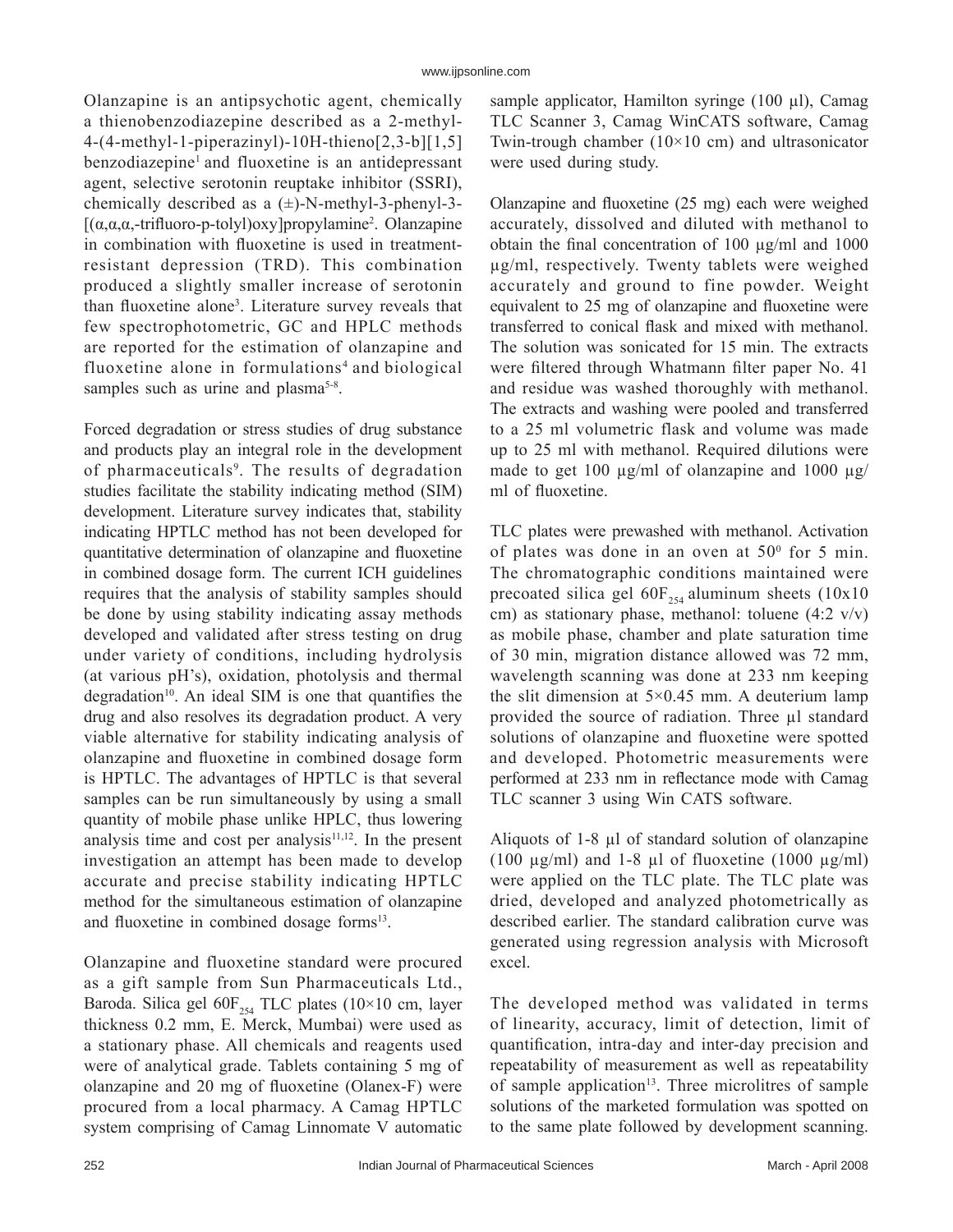### www.ijpsonline.com

The analysis was repeated in triplicate. The content of the drug was calculated from the peak areas recorded.

Accurately weighed olanzapine  $(50 \text{ mg})$  and fluoxetine  $(500 \text{ mg})$  was transferred in 50 ml of volumetric flask and dissolved in methanol (25 ml). Sodium hydroxide, hydrochloric acid solution (25 ml, 1 N) and hydrogen peroxide (25 ml, 3 %  $v/v$ ) were added. The final solution was transferred in 100 ml of round bottom flask and refluxed at  $90\pm2^0$  for 6 h. At time intervals of 0, 30, 60, 90, 120, 180 and 360 minutes, 2.5 ml of the solution was transferred in series of 25 ml of volumetric flasks and diluted to the mark with mobile phase to stop further degradation. The sample (400 ng/spot) was analyzed employing HPTLC method. For thermal stress, the drug substance in solid state was subjected to dry heat at  $60^{\circ}$  for 10 days and for photo degradation, the drug substance in solid state was exposed to UV at 254 nm for 10 days.

A solvent system that would give dense and compact spots with significant  $R_f$  values was desired for quantification of olanzapine and fluoxetine in

**TABLE 1: METHOD VALIDATION PARAMETERS OF PROPOSED METHOD**

| <b>Parameters</b>                  | <b>Values</b> |                   |
|------------------------------------|---------------|-------------------|
|                                    | Olanzapine    | <b>Fluoxetine</b> |
| R,                                 | $0.63 + 0.01$ | $0.31 \pm 0.01$   |
| Linearity range (ng/spot)          | 100-800       | 1000-8000         |
| Correlation coefficient (r)        | 0.9995        | 0.9991            |
| Slope $(m)$                        | 10.02         | 5.03              |
| Intercept (c)                      | 8.467         | 189.58            |
| Limit of detection (ng/spot)       | 30            | 300               |
| Limit of quantification (ng/spot)  | 100           | 1000              |
| Repeatability of application (n=7) | 0.32          | 0.48              |
| Repeatability of measurement (n=7) | 0.19          | 0.09              |

pharmaceutical formulations. The mobile phase consisting of methanol: toluene (4:2 v/v) gave  $R<sub>s</sub>$ values of  $0.63\pm0.01$  and  $0.31\pm0.01$  for olanzapine and fluoxetine, respectively (Table 1,  $(f_1, f_2, f_3)$ ).

The linear regression data (n=5) showed a good linear relationship over a concentration range of 100-800 ng/spot and 1000-8000 ng/spot for olanzapine and fluoxetine, respectively. The signal-to-noise ratios of 3 and 10 were considered as LOD and LOQ, respectively. The LOD and LOQ for olanzapine was found to be 30 and 100 ng/spot and for fluoxetine, 300 and 1000 ng/spot respectively. The intra-day



**Fig 1: A typical HPTLC chromatograms of olanzapine and fl uoxetine and their degraded products. (A) Pure drug: peak A and B are of fl uoxetine and olanzapine, respectively. (B) Based induced: peak A is of fl uoxetine, peak C is of fl uoxetineís degraded product, peak D is of olanzapineís degraded product and peak B is of olanzapine. (C) Acid induced: peak A is of fl uoxetine, peak B is of olanzapine and peak D is of olanzapineís degraded product. (D) Hydrogen peroxide induced: peak C is of fl uoxetineís degraded product, peak A is of**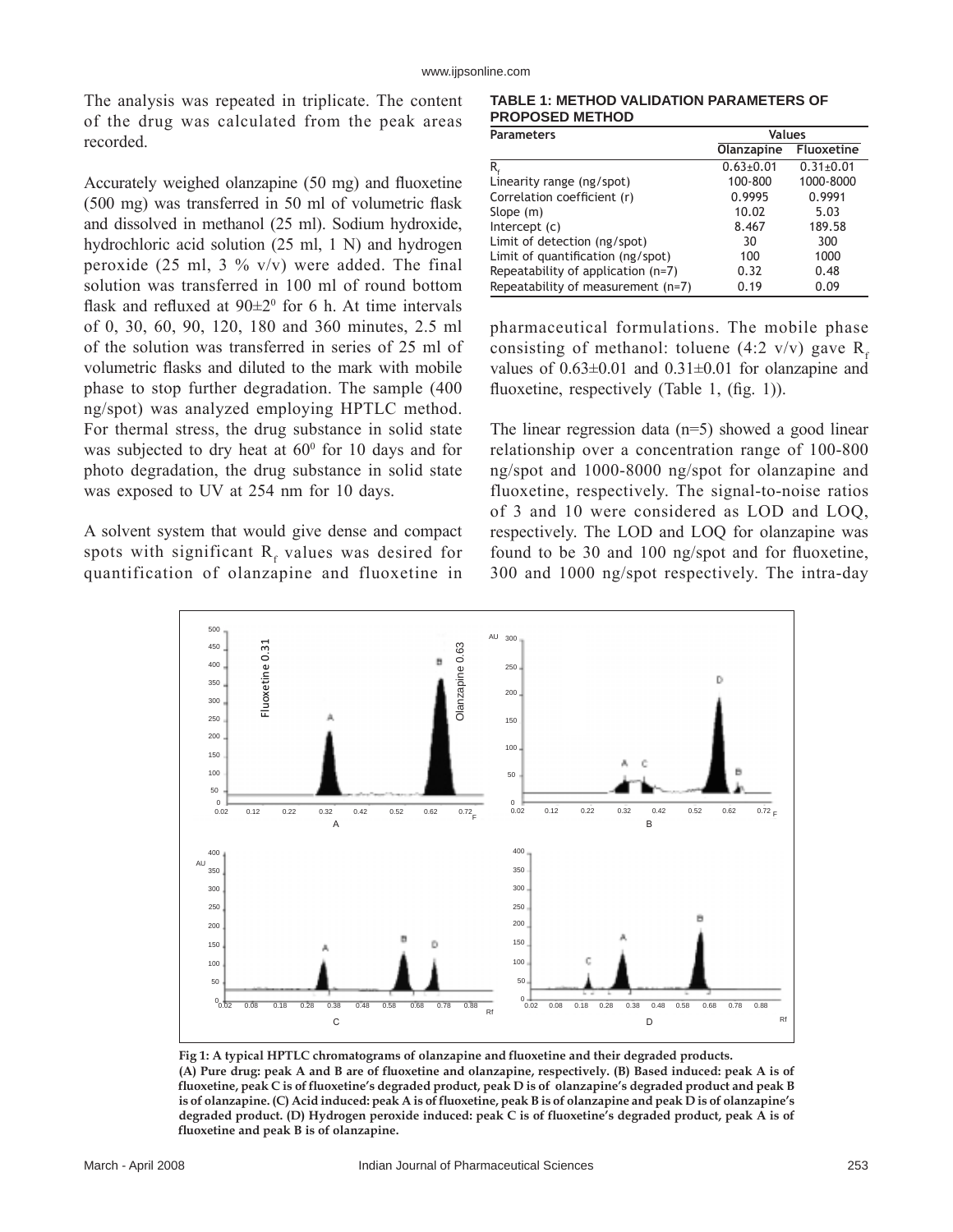| <b>TABLE 2: FORCE DEGRADATION STUDY OF</b> |  |
|--------------------------------------------|--|
| <b>OLANZAPINE AND FLUOXETINE</b>           |  |

| Agent                               | <b>Exposure</b><br>time | Condition  | % of drug remaining<br>after degradation |        |
|-------------------------------------|-------------------------|------------|------------------------------------------|--------|
|                                     |                         |            | <b>Olanzapine Fluoxetine</b>             |        |
| None                                | Nil                     | Normal     | 101.23                                   | 101.16 |
| 0.5 N NaOH                          | $0-360$ min             | Heat       | 4.97                                     | 20.55  |
| $0.5$ N HCl                         | $0 - 360$ min           | Heat       | 39.20                                    | 48.35  |
| $3\%$ H <sub>2</sub> O <sub>2</sub> | $0 - 360$ min           | Heat       | 98.47                                    | 77.01  |
| Thermal                             | 10 days                 | Controlled | 99.98                                    | 99.85  |
| stress, 60°                         |                         | oven       |                                          |        |
| UV light                            | 10 days                 | 254 nm     | 99.92                                    | 99.96  |

precision was determined by analyzing standard solutions in the concentration range of 200 ng/spot to 500 ng/spot for olanzapine and 2000 ng/spot to 5000 ng/spot for fluoxetine for three times on the same day while inter-day precision was determined by analyzing corresponding standards daily for five day over a period of one week. The intra-day and inter-day coefficients of variation for both drugs were found to be in the range of 0.13-0.71 % and 0.16-0.61 %, respectively. These values indicate that the method is precise. Repeatability of sample application was assessed by spotting 3 µl of drug solution seven times on a TLC plate followed by development of plate and recording the peak area for 5 spots. The % RSD for peak area values of olanzapine and fluoxetine were found to be 0.32 and 0.48, respectively. Repeatability of measurement of peak area was determined by spotting 3 µl of olanzapine and fluoxetine solution on a TLC plate and developing the plate. The separated spot was scanned seven times without changing the position of the plate and % RSD for measurement of peak area of olanzapine and fluoxetine were found to be 0.19 and 0.09, respectively. To confirm the specificity of the proposed method, the solution of the formulation was spotted on the TLC plate, which was than developed and scanned. It was observed that the excipients present in the formulation did not interfere with the peaks of olanzapine and fluoxetine. Recovery studies of the drugs were carried out for the accuracy parameter. These studies were carried out at three levels i.e. multiple level recovery studies. Sample stock solutions from tablet formulation of 100 µg/ml for olanzapine and 1000 µg/ml for fluoxetine were prepared. Dilutions were made and recovery studies were performed. Percentage Recovery value of olanzapine and fluoxetine were found to be 99.42-100.42 $\pm$ 0.75 % and 101.33-101.37 $\pm$ 0.65 %, respectively while assay value of olanzapine and fluoxetine were found to be  $101.5$  3 $\pm$ 1.06 % and 101.45±0.35 %, respectively. The low RSD

value indicated the suitability of the method for routine analysis of olanzapine and fluoxetine in pharmaceutical dosage forms.

Degradation studies (for 0-360 min) indicate that olanzapine and fluoxetine showed good degradation in acidic and basic condition, which started to degrade after 30 min and continued up to 180 min. Fluoxetine also showed good degradation in oxidation condition, started to degrade after 30 min and continued to degrade up to 360 min, while olanzapine did not show any degradation up to 360 min. Olanzapine and fluoxetine did not show any degradation in UV light at 254 nm as well as in thermal stress at  $60^{\circ}$  up to 10 days (Table 2,  $(f_1 g_1 f_2)$ ). The developed stability indicating HPTLC technique for the simultaneous estimation is simple, precise, specific, accurate and the statistical analysis proved that method is reproducible and selective for the analysis of olanzapine and fluoxetine in bulk drug and tablet formulations.

## **ACKNOWLEDGEMENTS**

The authors are thankful to Sun Pharmaceuticals Ltd., Baroda for the gift sample of olanzapine and fluoxetine. Authors are thankful to Principal and management for providing necessary facilities and encouragement.

## **REFERENCES**

- 1. Manickam A, Donna A, William CW, Stephen RM. Determination by high performance liquid chromatography with electrochemical detection. Ther Drug Monit 1997;19:307-13.
- 2. Labat L, Deveaux M, Dallet P, Dubost JP. Separation of new antidepressants and their metabolites by micellar electrokinetic capillary chromatography. J Chromatogr B Biomed Sci Appl 2002;773:17-23.
- 3. Zhang W, Kenneth WP, David TW, Potts BD, Bao J, Tollefson GD, et al. Synergistic effects of olanzapine and other antipsychotic agents in combination with fluoxetine on norepinephrine and dopamine release in rat prefrontal cortex. Neuropshycopharmacology 2000;23:250-62.
- 4. Raggi MA, Casamenti G, Mandrioli R, Lzzo G, Kenndler E. Quantitation of olanzapine in tablets by HPLC, CZE, derivative spectrometry and linear voltammetry. J Pharm Biomed Anal 2000;23:973-81.
- 5. Bugamelli F, Volterra V, Raggi MA, Casamenti G, Mandrioli R. Determination of fluoxetine and norfluoxetine in human plasma by high-pressure liquid chromatography with fluorescence detection. J Pharm Biomed Anal 1998;18:193-9.
- 6. Bao J, Potts BD. Quantitative determination of olanzapine in rat brain tissue by high-performance liquid chromatography with electrochemical detection. J Chromatogr B Biomed Sci Appl 2001;752**:**61-7.
- 7. Dasoondi B, Shah P, Gandhi C, Bhat KM. Development of HPLC assays method for the estimation of olanzapine in human plasma and its application to pharmacokinetics. Indian J Pharm Sci 2003;40:350-4.
- 8. Khan GJ, Trivedi C, Soni K, Khan IJ, Saraf MN. Bioanalytical method development, validation and comparative bioavailability studies of